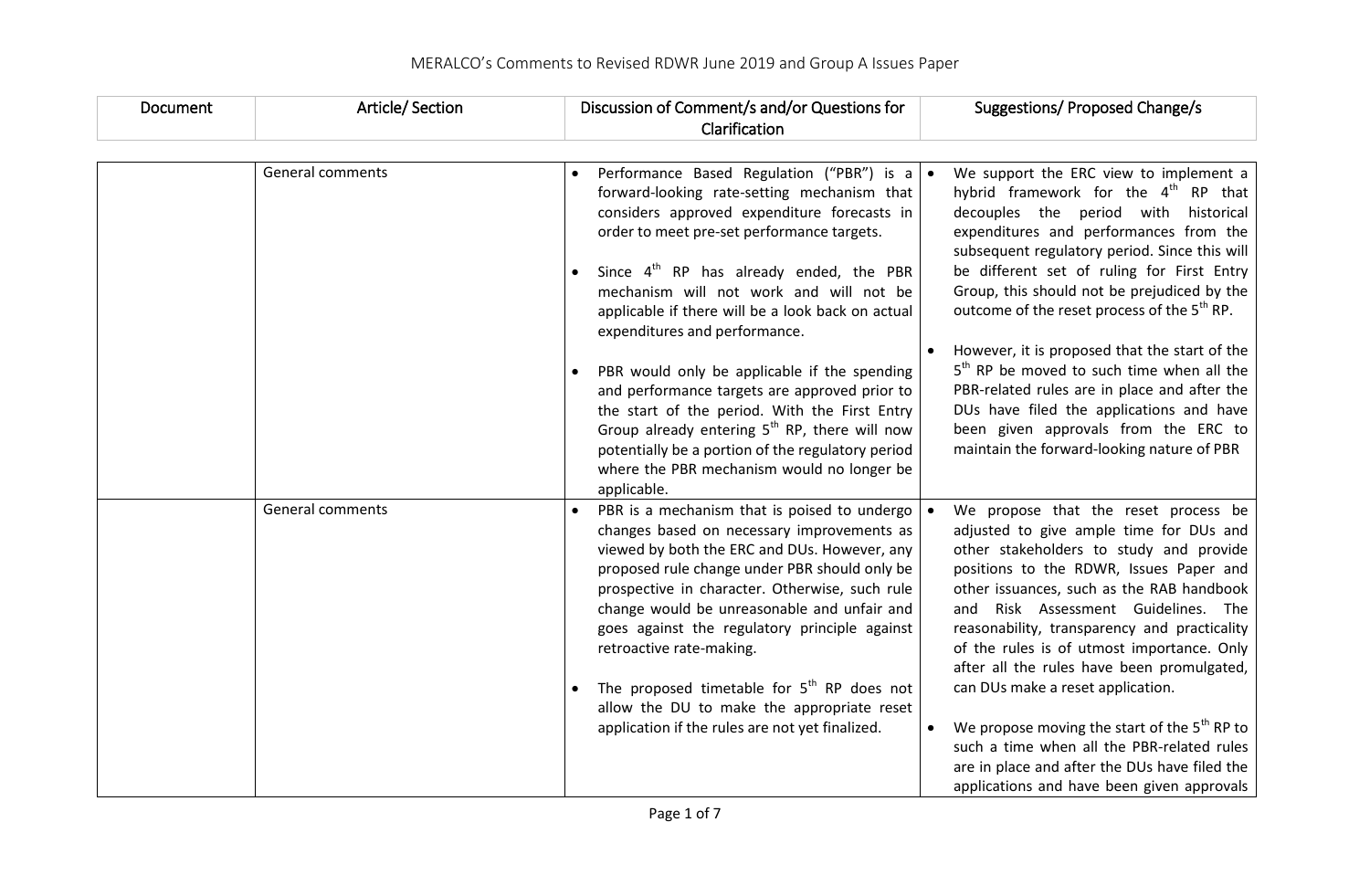| Document                                                                                                                                                                                                                        | Article/Section                                                                                                                               | Discussion of Comment/s and/or Questions for<br>Clarification                                                                                                                                                                                                                                                                                                                                                                                                                                                                                                                                                                                                                                                                                                              | Suggestions/ Proposed Change/s                                                                                                                                                                                                                                                                                        |
|---------------------------------------------------------------------------------------------------------------------------------------------------------------------------------------------------------------------------------|-----------------------------------------------------------------------------------------------------------------------------------------------|----------------------------------------------------------------------------------------------------------------------------------------------------------------------------------------------------------------------------------------------------------------------------------------------------------------------------------------------------------------------------------------------------------------------------------------------------------------------------------------------------------------------------------------------------------------------------------------------------------------------------------------------------------------------------------------------------------------------------------------------------------------------------|-----------------------------------------------------------------------------------------------------------------------------------------------------------------------------------------------------------------------------------------------------------------------------------------------------------------------|
|                                                                                                                                                                                                                                 |                                                                                                                                               |                                                                                                                                                                                                                                                                                                                                                                                                                                                                                                                                                                                                                                                                                                                                                                            |                                                                                                                                                                                                                                                                                                                       |
|                                                                                                                                                                                                                                 |                                                                                                                                               |                                                                                                                                                                                                                                                                                                                                                                                                                                                                                                                                                                                                                                                                                                                                                                            | from the ERC to maintain the forward-<br>looking nature of PBR                                                                                                                                                                                                                                                        |
| Annex A Rules for<br><b>Setting Distribution</b><br><b>Wheeling Rates</b><br>(RDWR)<br>Annex B Issues Paper<br>for the Regulatory<br>Reset for the First<br>Entry Group for the<br>Fourth and Fifth<br><b>Regulatory Period</b> | <b>Reset Timetable</b><br>RDWR Article 7.1<br>Section 3.2 - Table 3.1 Timeline for the<br><b>Regulatory Reset Process</b><br>RDWR Article 7.1 | Considering the impact of the rules to DU<br>operations, the 2-week lead time does not<br>provide the DUs with sufficient time to study<br>and craft comments thereto.<br>The proposed timeline only has one public<br>$\bullet$<br>consultation in Manila before the revised RDWR<br>and Position Paper are released. There are no<br>public consultations for the Luzon, Visayas and<br>Mindanao regions.<br>It should be noted that one of the DUs which<br>forms part of the First Entry Groups is CEPALCO,<br>which is located in Mindanao. However, there is<br>no public consultation in the area where it is<br>located which does not allow CEPALCO<br>customers to<br>participate in the public<br>consultations.<br>It should be noted that, any changes to the | We propose that stakeholders be allowed to<br>submit additional comments even after the<br>scheduled July 5 public consultations. Further,<br>additional public consultations and hearings<br>should be scheduled to allow stakeholders,<br>especially customers, to fully participate in the<br>rule-making process. |
|                                                                                                                                                                                                                                 |                                                                                                                                               | RDWR for the First Entry Group, would<br>necessarily have an impact on the other DUs in<br>other Entry Groups.                                                                                                                                                                                                                                                                                                                                                                                                                                                                                                                                                                                                                                                             |                                                                                                                                                                                                                                                                                                                       |
| Annex A Rules for<br><b>Setting Distribution</b><br><b>Wheeling Rates</b><br>(RDWR)                                                                                                                                             | <b>Reset Timetable</b><br>RDWR Article 7.1<br>Section 3.2 - Table 3.1 Timeline for the                                                        | The Reset timetable established a step for an<br>"Initial Review Process" in lieu of the issuance<br>of the Draft Determination and hearings                                                                                                                                                                                                                                                                                                                                                                                                                                                                                                                                                                                                                               | We propose to the ERC retain the process of<br>issuing a Draft Determination and holding<br>hearings for discussion in the reset process.                                                                                                                                                                             |
| Annex B Issues Paper                                                                                                                                                                                                            | <b>Regulatory Reset Process</b>                                                                                                               | The Draft Determination is critical to DUs since<br>it provides the initial outcome of the review of                                                                                                                                                                                                                                                                                                                                                                                                                                                                                                                                                                                                                                                                       |                                                                                                                                                                                                                                                                                                                       |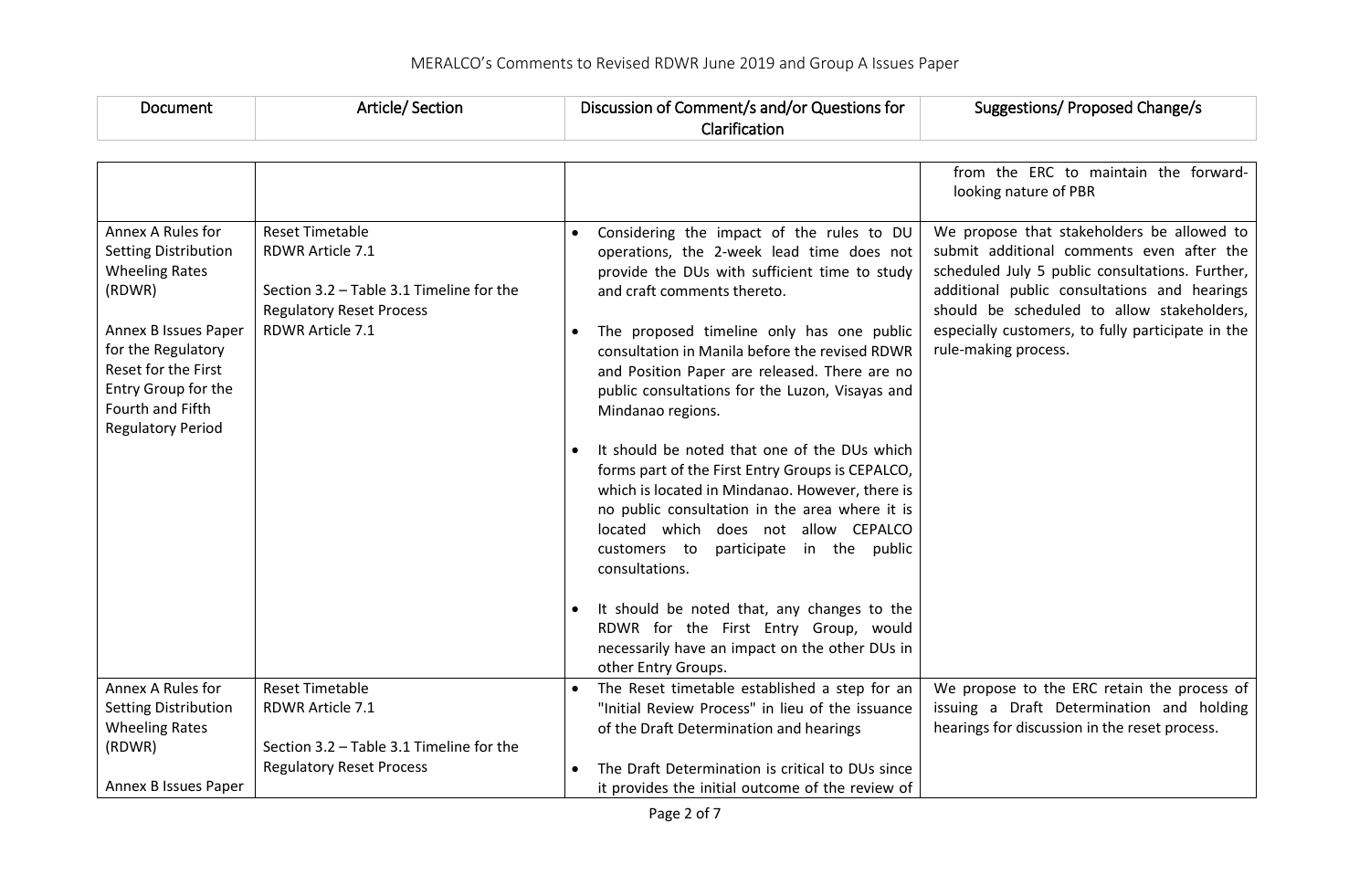| Document                                                                                                                                                                                                                        | Article/Section                                                                               | Discussion of Comment/s and/or Questions for<br>Clarification                                                                                                                                                                                                                                                                                                                                                                                                                                                                                                                                                                                                                                                                                                                                                                                                      | Suggestions/ Proposed Change/s                                                                                                                                                                               |
|---------------------------------------------------------------------------------------------------------------------------------------------------------------------------------------------------------------------------------|-----------------------------------------------------------------------------------------------|--------------------------------------------------------------------------------------------------------------------------------------------------------------------------------------------------------------------------------------------------------------------------------------------------------------------------------------------------------------------------------------------------------------------------------------------------------------------------------------------------------------------------------------------------------------------------------------------------------------------------------------------------------------------------------------------------------------------------------------------------------------------------------------------------------------------------------------------------------------------|--------------------------------------------------------------------------------------------------------------------------------------------------------------------------------------------------------------|
| for the Regulatory<br>Reset for the First<br>Entry Group for the<br>Fourth and Fifth<br><b>Regulatory Period</b>                                                                                                                |                                                                                               | the Commission and its reset experts. This<br>document is a basis for DUs for making make<br>additional justifications or appeals.                                                                                                                                                                                                                                                                                                                                                                                                                                                                                                                                                                                                                                                                                                                                 |                                                                                                                                                                                                              |
| Annex A Rules for<br><b>Setting Distribution</b><br><b>Wheeling Rates</b><br>(RDWR)<br>Annex B Issues Paper<br>for the Regulatory<br>Reset for the First<br>Entry Group for the<br>Fourth and Fifth<br><b>Regulatory Period</b> | Risk Adjustment Factor (RAf)<br>RDWR Article 4.11.7, 4.11.8<br>Section 5.3.4 Return on Equity | The Group A RDWR for the $2^{nd}$ RP and $3^{rd}$ RP<br>adopted the Capital Asset Pricing Model<br>(CAPM) theory. An Equity Beta is used as part of<br>the estimation of the return of equity. The<br>Equity Beta indicated the level of risk of<br>distribution utilities related to market.<br>The introduction of the Risk Adjustment Factor<br>(RAf) aims to supplant the Equity Beta as used<br>in the CAPM. The nature of the RAf is scoring<br>system approximating the risk of a DU. The RAf<br>is not verifiable by market observation and thus<br>is seen to allow much room for arbitrariness<br>and subjectivity. It is incompatible with the<br>CAPM formula related to risk premium which is<br>a description of the market. As such the RAf<br>cannot supplant the theoretical use of Equity<br>Beta.<br>This approach penalizes well-run companies | We propose the WACC calculation remain as<br>close as possible to the Capital Asset Pricing<br>Methodology. In this case, the estimation of<br>return on equity via the equity beta should be<br>maintained. |
|                                                                                                                                                                                                                                 |                                                                                               | (with reference to Susceptibility to losses,<br>Management and Governance) with a lower<br>RAf while providing badly-run companies with a<br>higher RAf which seems inconsistent with the<br>objective of improving the overall performance<br>of Regulated Entities.                                                                                                                                                                                                                                                                                                                                                                                                                                                                                                                                                                                              |                                                                                                                                                                                                              |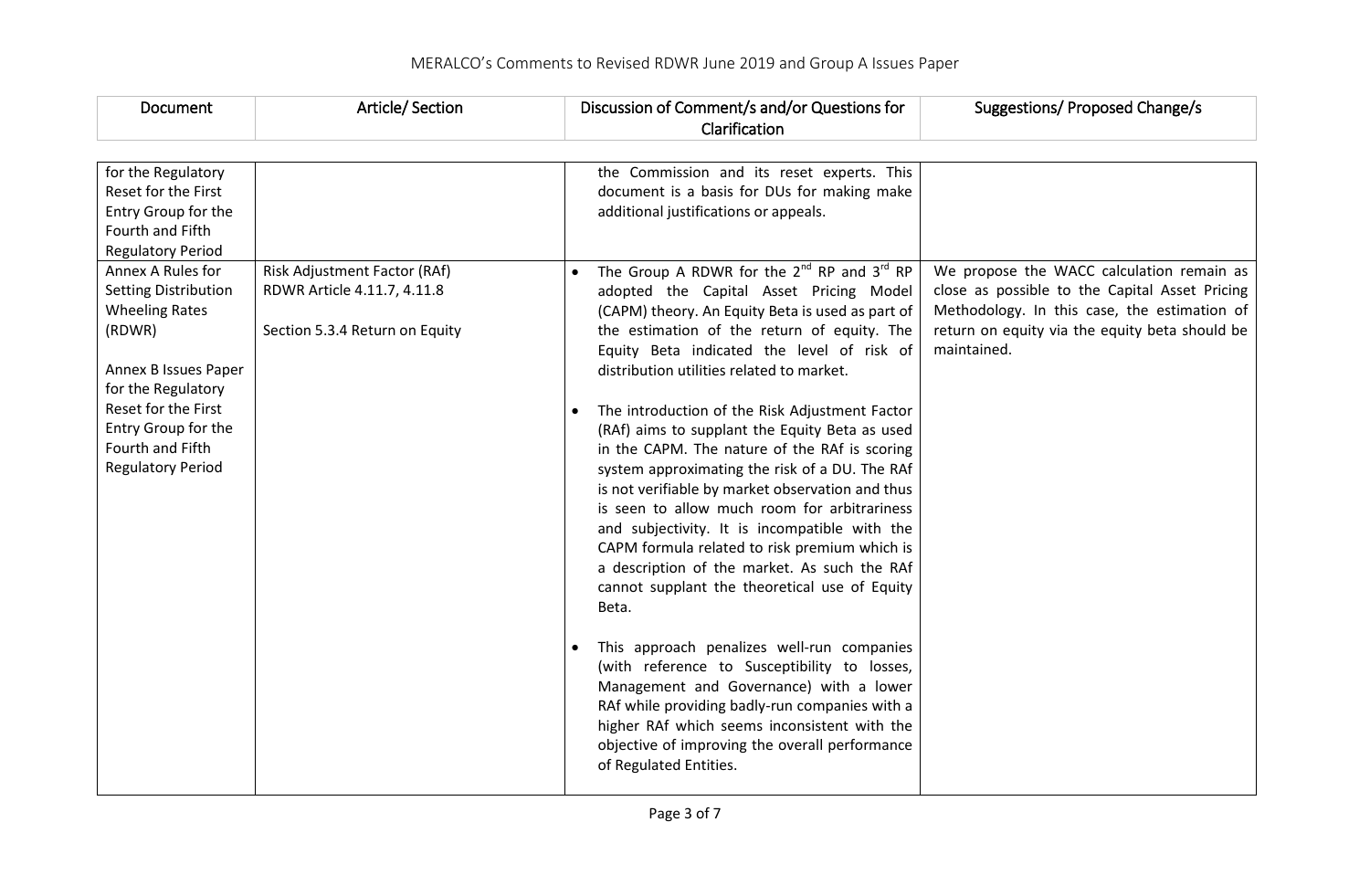| Document                                                                                                                                                                                                                        | Article/Section                                                                                                 | Discussion of Comment/s and/or Questions for<br>Clarification                                                                                                                                                                                                                                                                                                                                                                                                                                                         | Suggestions/ Proposed Change/s                                                                                                                                                                                                                                                                                                             |
|---------------------------------------------------------------------------------------------------------------------------------------------------------------------------------------------------------------------------------|-----------------------------------------------------------------------------------------------------------------|-----------------------------------------------------------------------------------------------------------------------------------------------------------------------------------------------------------------------------------------------------------------------------------------------------------------------------------------------------------------------------------------------------------------------------------------------------------------------------------------------------------------------|--------------------------------------------------------------------------------------------------------------------------------------------------------------------------------------------------------------------------------------------------------------------------------------------------------------------------------------------|
|                                                                                                                                                                                                                                 |                                                                                                                 | PBR is an internationally accepted methodology<br>and the WACC calculation via CAPM has been<br>deemed consistent with that adopted in other<br>jurisdictions. There is no other regulator using a<br>parameter similar to RAf.                                                                                                                                                                                                                                                                                       |                                                                                                                                                                                                                                                                                                                                            |
| Annex A Rules for<br><b>Setting Distribution</b><br><b>Wheeling Rates</b><br>(RDWR)<br>Annex B Issues Paper<br>for the Regulatory<br>Reset for the First<br>Entry Group for the<br>Fourth and Fifth<br><b>Regulatory Period</b> | Weighted Average Cost of Capital<br><b>RDWR Article 4.11</b><br>Section 5.3 Weighted Average Cost of<br>Capital | It is possible that DUs can be accorded either a<br>single point WACC over all its assets or multiple<br>values of the WACC associated with assets<br>acquired over the different regulatory periods.<br>Risk over regulatory decisions that are subject<br>to challenges and delays which is one of the<br>major risks faced by a Regulated Entity is the<br>same across the entire industry and hence can<br>be considered as a systematic risk. It is also one<br>of the major risk raised by potential investors. | We respectfully suggest the use of multiple<br>values of WACC to account for the return on<br>assets when they were put in service. This is<br>similar to the case of generators where one<br>fixed return is set over the expected life of the<br>investment.                                                                             |
| Annex B Issues Paper<br>for the Regulatory<br>Reset for the First<br>Entry Group for the<br>Fourth and Fifth<br><b>Regulatory Period</b>                                                                                        | Recognition of Micro-grid CAPEX and OPEX<br>Section 5.1.3 Assets to be rolled forward                           | In support of the Government's drive to achieve<br>100% household electrification by 2022, Regulated<br>Entities have deployed micro- or mini-grids using<br>hybrid energy systems normally composed of solar<br>PV, energy storage, and diesel generators.                                                                                                                                                                                                                                                           | We propose that "Generation assets O&M<br>including fuel expense" shall be added in the<br>list of Distribution Related Activities (Issues<br>Paper Table 4.1)<br>We propose the inclusion of a separate asset<br>CAPEX category<br>and<br>category<br>for<br>"Generation assets used for electrifying off-<br>grid and/or unviable areas" |
| Annex A Rules for<br><b>Setting Distribution</b><br><b>Wheeling Rates</b><br>(RDWR)<br>Annex B Issues Paper<br>for the Regulatory                                                                                               | <b>Performance Targets</b><br>RDWR Article 4.17<br>RDWR Appendix B2<br>Section 10.3.2                           | ERC intends to benchmark the performance of<br>all Regulated Entities against each other. ERC<br>also intends to use international benchmarks to<br>assess the performance of<br>Philippines<br>Regulated Entities and Regulated Distribution<br>Systems.                                                                                                                                                                                                                                                             | We respectfully recommend that the DU be<br>allowed to propose the methodology for the<br>target setting (i.e., number of years to be used<br>for the historical data; step per standard<br>deviation for the performance bands; etc.).                                                                                                    |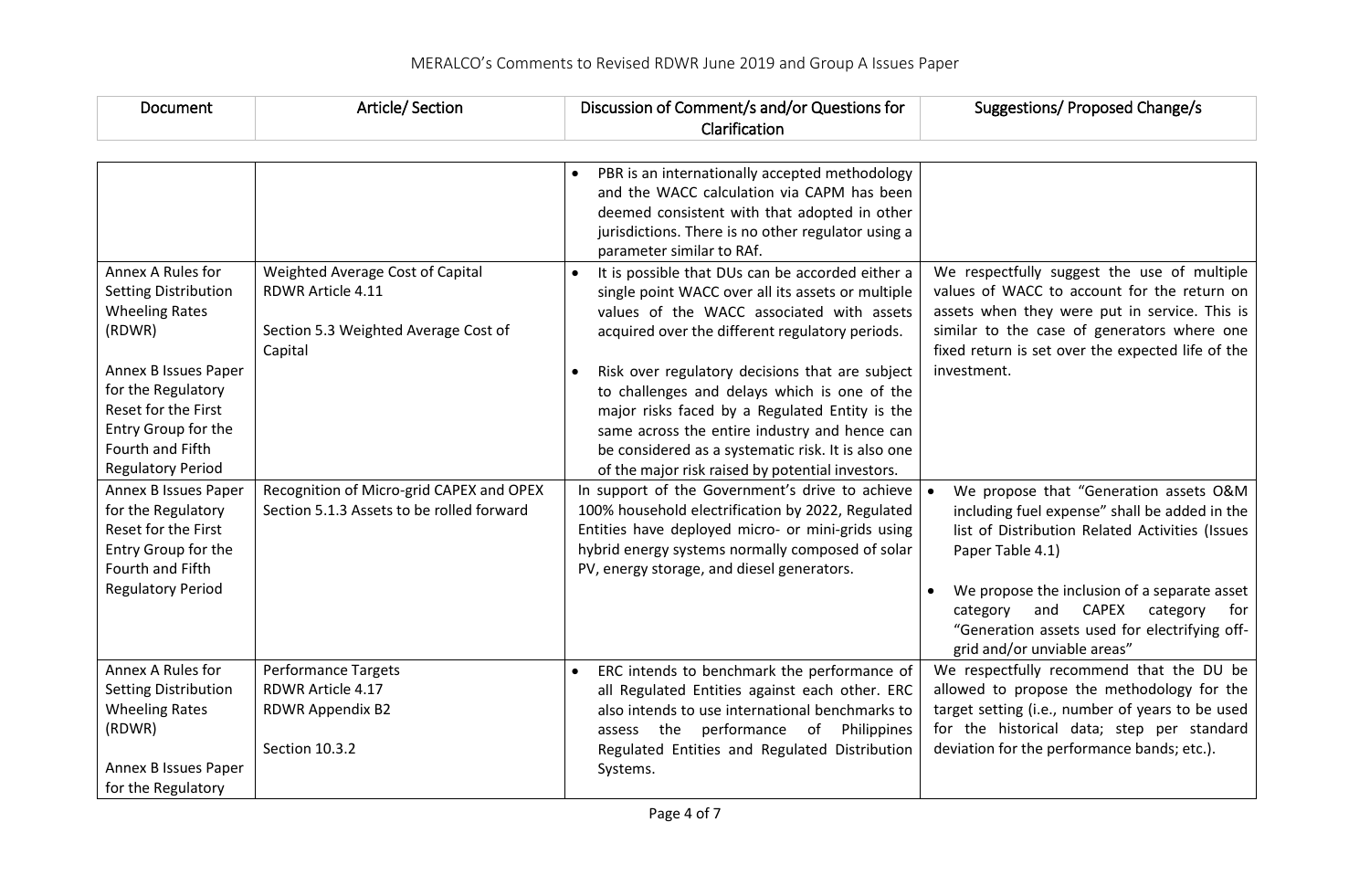| Document                                   | <b>Article/ Section</b>                             | Discussion of Comment/s and/or Questions for                                                                                      | Suggestions/ Proposed Change/s                                                               |
|--------------------------------------------|-----------------------------------------------------|-----------------------------------------------------------------------------------------------------------------------------------|----------------------------------------------------------------------------------------------|
|                                            |                                                     | Clarification                                                                                                                     |                                                                                              |
| Reset for the First<br>Entry Group for the |                                                     | Performance indices and targets should be<br>based on the DU's own historical performance                                         |                                                                                              |
| Fourth and Fifth                           |                                                     | and not through benchmarking of other DUs                                                                                         |                                                                                              |
| <b>Regulatory Period</b>                   |                                                     | that are at different levels of performance and<br>not through benchmark performance indices<br>from international jurisdictions. |                                                                                              |
| Annex B Issues Paper<br>for the Regulatory | Performance of Micro-grid systems<br>Section 10.3.7 | Micro-grids within the Meralco franchise were put<br>up to achieve 100% electrification.                                          | We respectfully recommend that performance<br>of the micro-grid systems be excluded from the |
| Reset for the First                        |                                                     |                                                                                                                                   | PIS and be just part of the information                                                      |
| Entry Group for the                        |                                                     | The operation and maintenance of micro-grids is                                                                                   | disclosure until there is enough historical data                                             |
| Fourth and Fifth                           |                                                     | distinct from the operations and maintenance of                                                                                   | to establish performance standards.                                                          |
| <b>Regulatory Period</b>                   |                                                     | the DU's regular distribution system.                                                                                             |                                                                                              |
| Annex A Rules for                          | <b>Excluded Events</b>                              | The ERC listed acceptable excluded events and the $\vert \bullet \vert$                                                           | We propose that interruptions due to                                                         |
| <b>Setting Distribution</b>                | RDWR Appendix B4                                    | use of the IEEE's 2.5 beta method to identify major                                                                               | relocation of facilities initiated by projects of                                            |
| <b>Wheeling Rates</b><br>(RDWR)            | Section 10.3.7                                      | event days.                                                                                                                       | the National Government should also be<br>excluded in the calculation of network or          |
|                                            |                                                     |                                                                                                                                   | service performance                                                                          |
| Annex B Issues Paper                       |                                                     |                                                                                                                                   |                                                                                              |
| for the Regulatory                         |                                                     |                                                                                                                                   | We propose for the exclusion of all                                                          |
| Reset for the First                        |                                                     |                                                                                                                                   | interruption events directly related to force                                                |
| Entry Group for the                        |                                                     |                                                                                                                                   | majeure event but beyond the days                                                            |
| Fourth and Fifth                           |                                                     |                                                                                                                                   | identified by the IEEE's 2.5 beta method as                                                  |
| <b>Regulatory Period</b>                   |                                                     |                                                                                                                                   | Major Event Days                                                                             |
| Annex A Rules for                          | Service Performance Indices to be measured          | The Issues Paper is silent on the provisions of ERC                                                                               | MERALCO proposes the addition of the                                                         |
| <b>Setting Distribution</b>                | RDWR Appendix B2.1.1                                | Resolution 20, Series of 2017 wherein the new                                                                                     | following provision in Section 10.3.3 of the                                                 |
| <b>Wheeling Rates</b>                      |                                                     | caps are applied on the Feeder Loss while the                                                                                     | Issues Paper.                                                                                |
| (RDWR)                                     | Section 10.3.3                                      | Subtransmission and Substation Losses are fully<br>recoverable. However, since an acceptable,                                     | "In view of the effectivity of ERC Resolution No.                                            |
| Annex B Issues Paper                       |                                                     | uniform and accurate methodology to compute for                                                                                   | 20, Series of 2017, system loss caps are now set                                             |
| for the Regulatory                         |                                                     | Feeder Losses is not yet in place, the System Loss                                                                                | at the feeder distribution level. However,                                                   |
| Reset for the First                        |                                                     | performance indicator should remain at the Total                                                                                  | because an acceptable, uniform and accurate                                                  |
| Entry Group for the                        |                                                     | System Loss level.                                                                                                                | system or methodology to compute for such                                                    |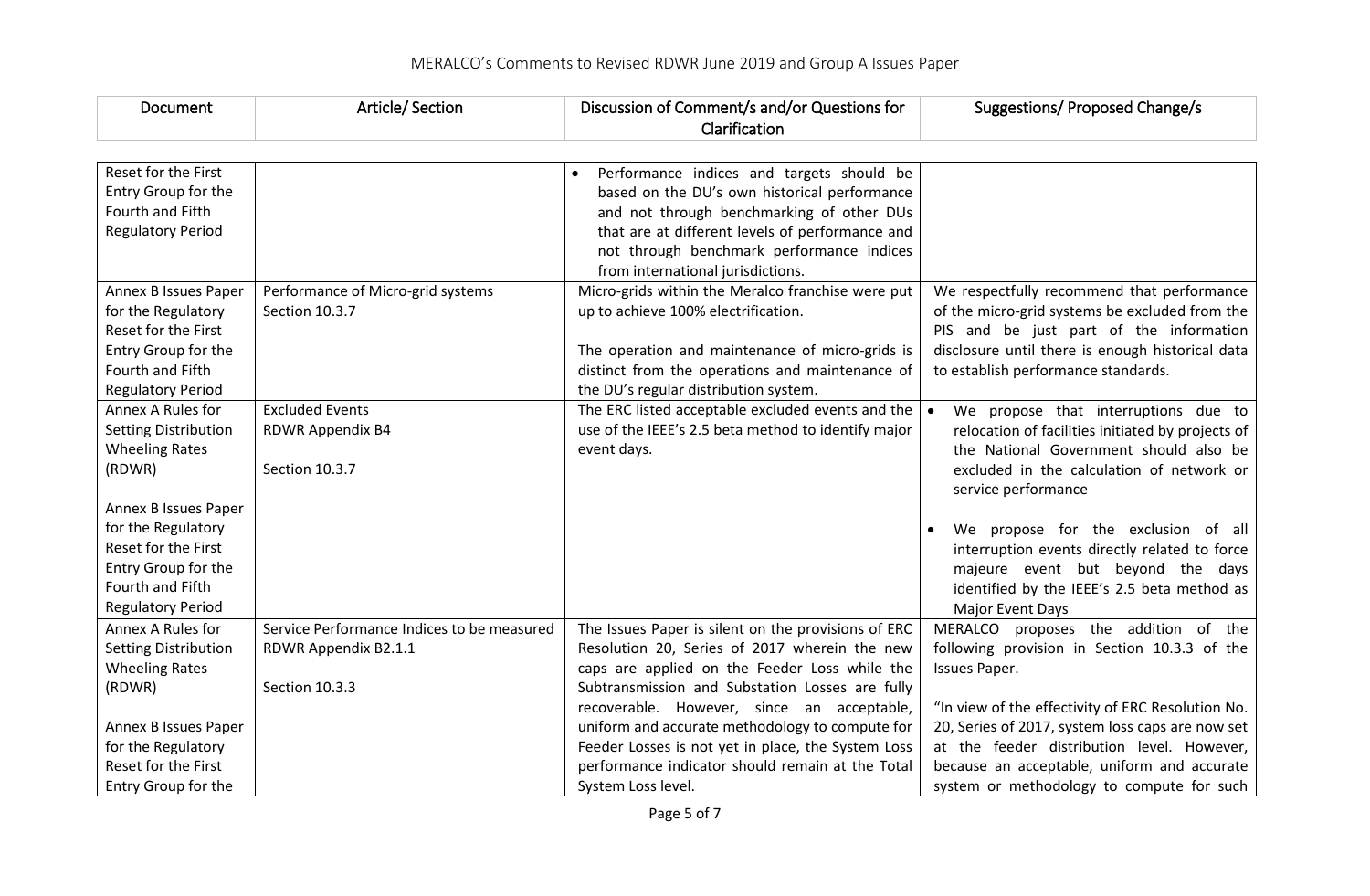| Document                    | Article/Section                | Discussion of Comment/s and/or Questions for                                                   | Suggestions/ Proposed Change/s                                                          |
|-----------------------------|--------------------------------|------------------------------------------------------------------------------------------------|-----------------------------------------------------------------------------------------|
|                             |                                | Clarification                                                                                  |                                                                                         |
|                             |                                |                                                                                                |                                                                                         |
| Fourth and Fifth            |                                |                                                                                                | losses is not yet in place, the service                                                 |
| <b>Regulatory Period</b>    |                                |                                                                                                | performance index, where system loss is                                                 |
|                             |                                |                                                                                                | concerned, will remain at the total system loss                                         |
|                             |                                |                                                                                                | level (i.e., metered Total Energy Input less                                            |
|                             |                                |                                                                                                | metered Total Energy Output) up to the Fifth                                            |
|                             |                                |                                                                                                | Regulatory Period. Once the ERC comes out                                               |
|                             |                                |                                                                                                | with a standard methodology to compute for<br>feeder distribution losses and sufficient |
|                             |                                |                                                                                                | historical data to establish feeder losses of                                           |
|                             |                                |                                                                                                | Regulated Entities, the service performance                                             |
|                             |                                |                                                                                                | indicator for system loss based on the feeder                                           |
|                             |                                |                                                                                                | distribution level may be considered."                                                  |
| Annex A Rules for           | Tax Change Event               | The threshold for invoking Tax Change Event filing                                             | We suggest that the threshold be lowered to                                             |
| <b>Setting Distribution</b> | Article 1.3                    | is currently 1% of annual OPEX. It is also the                                                 | 0.5% of OPEX from 1%.                                                                   |
| <b>Wheeling Rates</b>       | <b>Definitions</b>             | Commission's policy that Other Taxes forecast                                                  |                                                                                         |
| (RDWR)                      | "Tax Change Event"             | should be based on established tax liabilities of the                                          |                                                                                         |
|                             |                                | DU upon reset filing. However, it is expected that                                             |                                                                                         |
|                             | RDWR Article 1.3 Definitions   | new tax imposition will come every year and the                                                |                                                                                         |
|                             | <b>RDWR Article 11</b>         | DU will be obliged to pay them on top of forecasts.                                            |                                                                                         |
|                             |                                | However, the threshold is too high which does not                                              |                                                                                         |
|                             |                                | allow for the recovery of additional taxes. It is                                              |                                                                                         |
|                             |                                | proposed that the threshold be lowered to 0.5% of                                              |                                                                                         |
|                             |                                | annual OPEX for DUs to be able to manage better<br>its financial exposure to new taxes.        |                                                                                         |
| Annex B Issues Paper        | <b>4RP Capital Expenditure</b> |                                                                                                | We propose that the 4 <sup>th</sup> RP carry-over CAPEX be                              |
| for the Regulatory          | Section 5.2                    | Pending the regulatory reset process, DUs have<br>applied for CAPEX for the $4th$ RP which are | recognized as part of the RAB in addition to the                                        |
| Reset for the First         |                                | currently pending approval with the ERC. Some                                                  | new CAPEX proposals of the 5 <sup>th</sup> RP.                                          |
| Entry Group for the         |                                | of these projects have been implemented due                                                    |                                                                                         |
| Fourth and Fifth            |                                | to its emergency nature.                                                                       |                                                                                         |
| <b>Regulatory Period</b>    |                                |                                                                                                |                                                                                         |
|                             |                                | Since Group A DUs already have started the 5th                                                 |                                                                                         |
|                             |                                | RP, there is an accumulation of CAPEX coming                                                   |                                                                                         |